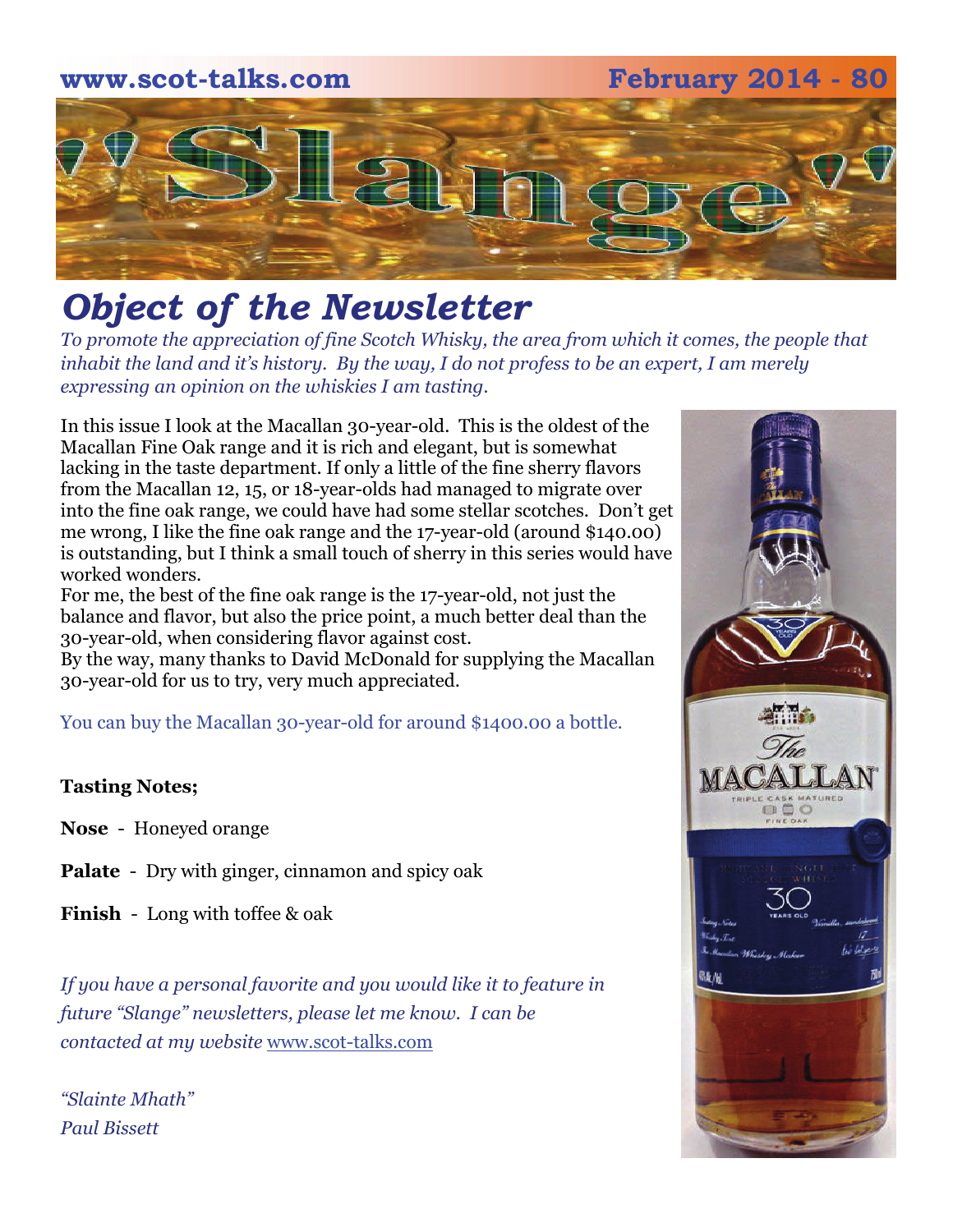### **www.scot-talks.com February 2014 - 80**



### **Single malt scotch sells for world record \$628,000 at auction** Ansuya Harjani CNBC.com

The Macallan 'M' Decanter 6-litre Imperiale single malt whisky sold at auction for a world record \$628,205 at Sotheby's in Hong Kong at the weekend. Who says sales of scotch are on the rocks?

A rare bottle of Macallan whisky has set a world record for the most expensive single malt whisky sold at an auction.

The six-liter bottle of the highly sought-after Macallan 'M' in a crystal decanter fetched \$628,205 at Sotheby's auction in Hong Kong at the weekend, above the expected range of \$258,000 to \$516,000.

The previous record was achieved at a Sotheby's auction in New York in 2010, when a bottle of 64-year-old Macallan whisky was sold for \$460,000. Proceeds of the sale of the "M" Decanter were to go to various Hong Kong charities, according to Sotheby's.

Only four Imperiale "M" Decanters were ever made by the Scottish distillery. As the Asian market matures, high-end whisky is increasingly being viewed as a viable alternative investment to fine wine.

"In 2009, we only sold a handful of wines. Now that the market is expanding, and buyers become more sophisticated and knowledge, whisky becomes a part of that," Robert Sleigh, head of wine, Sotheby's Asia told CNBC on Monday. When investing in whisky, the main drivers of price are quality and rarity, he said, similar to wine. In the case of the Macallan M, it was a combination of the quality and rarity of the whisky as well as the decanter designed by French crystal maker Lalique, Sleigh said.

# Macalla<u>n</u>

**Celts are unique in that they can take the two instruments that annoy the most people in the world and place them in the "same band". Drums and bagpipes.**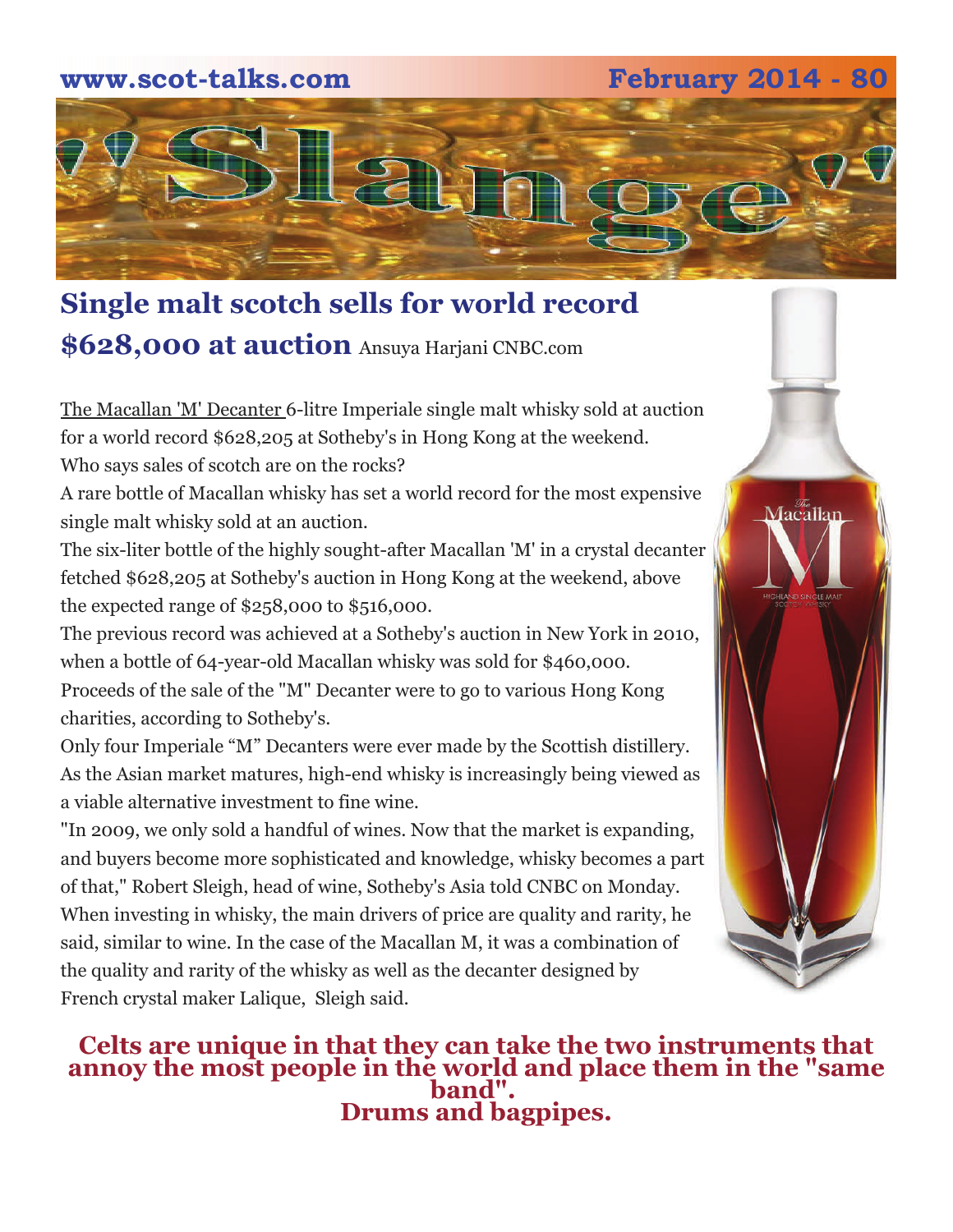# **www.scot-talks.com February 2014 - 80**

Below is a simple guide to help you choose your single malt Whisky, and the flavor notes you should expect from it. Being Scottish I recommend you find a likely candidate and try it in a bar before buying the whole bottle. With each issue of the newsletter I will add in another Whisky to the flavor map. This Issue; Macallan Fine Oak 30-year-old. For more information go to http://www.themacallan.com/the-whiskyfine

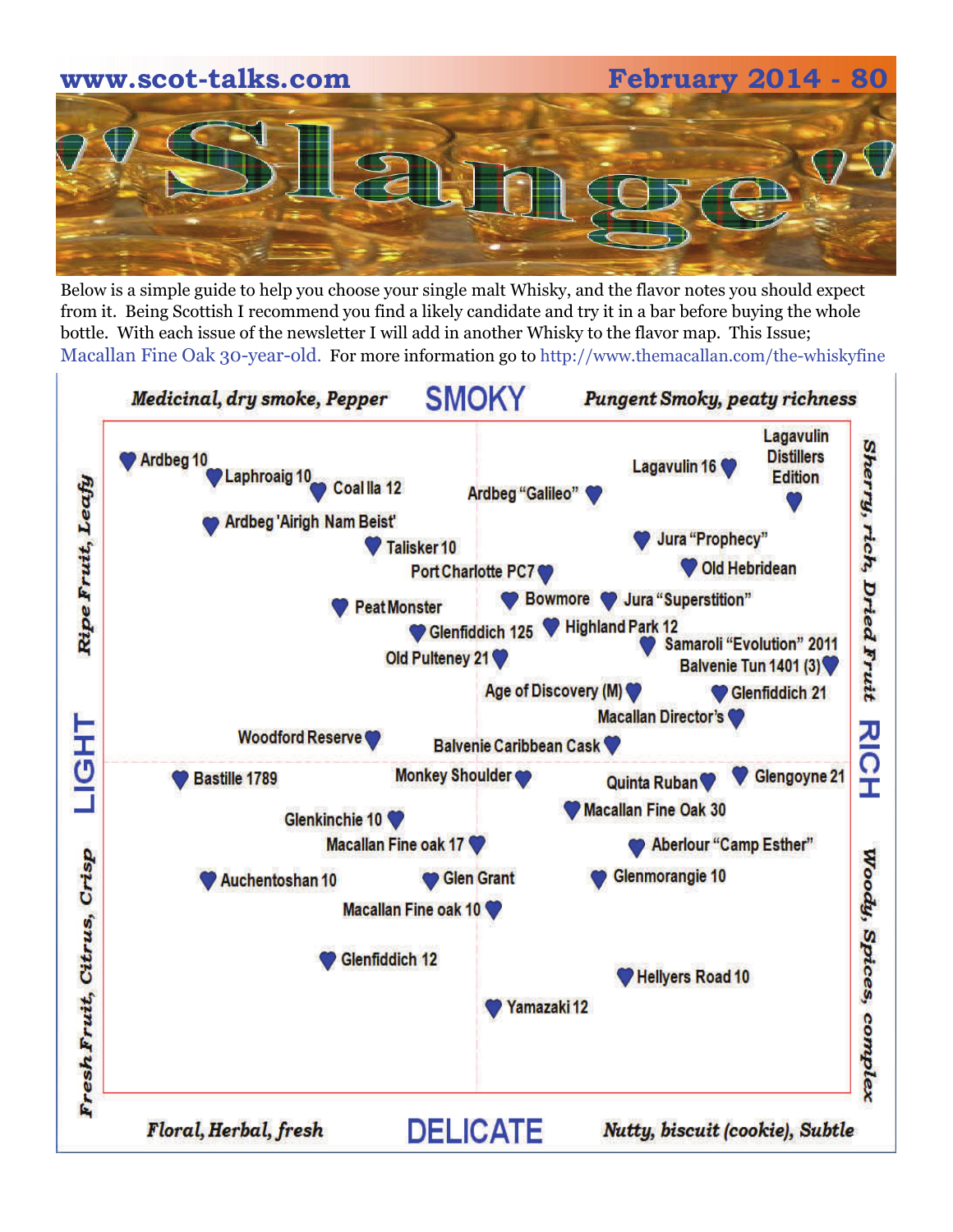

### **Meet the women making their mark in the Scotch whisky industry** By JANET CHRISTIE www.scotsman.com

HER curves poured into a plunging black dress, Mad Men's Christina Hendricks hosted a glitzy, celebrity-studded Johnnie Walker Blue Label event in Rio last month, declaring, "A lot of people don't consider women whisky drinkers, and I'm representing a new group of women who are enjoying it very much."

It's clear America has a lot of catching up to do, since there's nothing new here about women enjoying a tipple. On this side of the pond we've been breaking down the doors of the tweed and testosterone, whiskers and windbag, men-only clubs and knocking it back with the boys for a good decade at least.

What is new, however, is the level to which women are breaking through the glass ceiling of what was traditionally a male industry, and not only making waves but making whisky itself. Women are no longer just a growth sector of consumers, but are becoming increasingly powerful in the production and management sides of the £4.23 billion industry. Although the Scotch Whisky Association doesn't hold statistics on the number of women working in the sector, it's clear that among the 10,300 people employed in the country's 108 distilleries, females are holding increasingly high-profile positions as master blenders and production and distillery managers.

Women like Glenglassaugh distillery's duo of Mhairi McDonald, its production manager, and Susan Colville, who has just been named as the Aberdeenshire malt's European brand development manager. McDonald and Colville were key to the creation and production of Glenglassaugh's new Revival whisky, which was launched last month. It's the first bottling made from scratch since the Portsoy distillery restarted in 2008, and the pair are working on its follow-up, due out shortly. "It has been really exciting to produce a whisky we have made ourselves," says McDonald.

"We are all involved in nosing and tasting of samples, and that's why I enjoy working in the whisky industry. I love the product and the variety that comes with it. "Each distillery has the same raw ingredients and processes, but the results are so different," adds the 26-year-old.

Having taken over as production manager last year, McDonald is now responsible for organising the 30 tonnes of malt used each week, as well as the yeast and gallons of water, and sees it right through to its transformation into raw spirit. With 280,000 litres of alcohol expected to be flowing out of the distillery by the end of the year, her days are busy. "My job is varied, practical, I get to use my science background and also speak to people.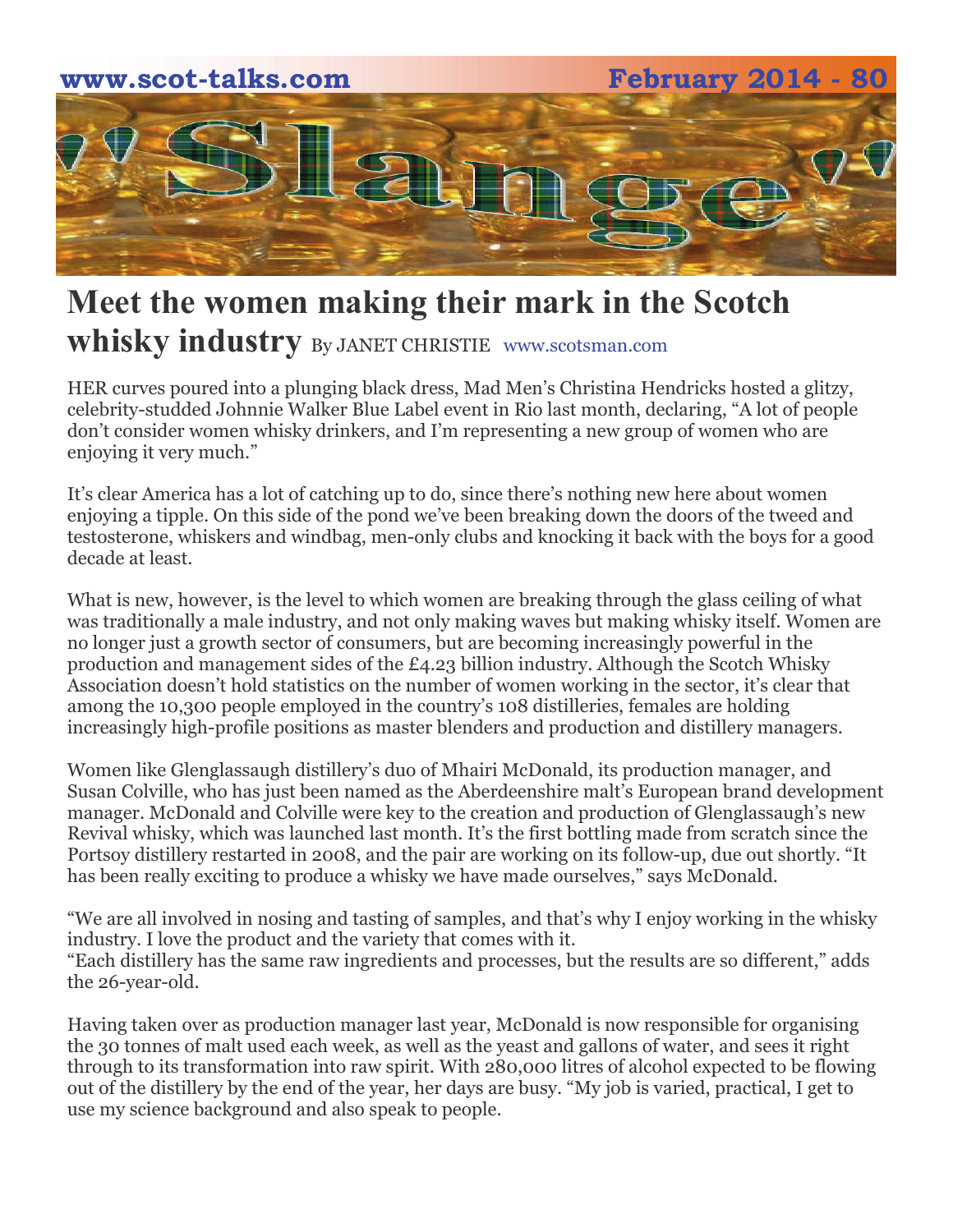### **www.scot-talks.com February 2014 - 80**  an

### **Cont.**

"One minute I'm sorting out maintenance – cleaning the mash tun, the drains, servicing the boiler – the next I'm taking a tour round. Then I'm in the distillery, making the whisky, looking at the spirit quality, ordering the malt and yeast and checking we have enough water," she says. "It's really interesting. I've learned a lot and get to see all aspects of making whisky. To do a job where you can make whisky and talk about it too, what could be better?"

McDonald started her whisky career directing campervans around the Glenfiddich distillery visitors' centre car park, where her father also works, and when she hit 18 and went to study science in Edinburgh, landed a job at the Scotch Whisky Experience. "I learnt to nose, and working there made me decide it was the whisky industry I wanted to work in.

"I really didn't want to be stuck away in a lab, so switched to a degree in brewing, distilling and malting science at Heriot-Watt University.

"It's a great industry to work in and I've never had any problem being a woman in it. I hope I have got where I am on my abilities. I'm looking forward to whatever challenges are thrown at me," she says.

Her Glenglassaugh colleague, Colville, won Young Brand Ambassador in the Whisky Magazine Icons of Whisky awards this year, the first woman to carry it off. But if both McDonald and Colville are relative newcomers to the whisky industry, Stephanie Macleod, master blender at Dewar's, has been working in the sector since 1993 and a full-time master blender since 2006. "The number of women now working in the industry is growing," she says. "It's such a big employer, we're really seeing the numbers coming through and things are definitely changing.

"The industry has always embraced change because it's a big product for a small nation and we have to maximise what we have. There's no way you could depend on an all-male workforce. Women are now starting to work more on the technical, managerial side." While the industry may be immune to gender differences, whisky expert Annabel Meikle, a Scotch Malt Whisky tasting panellist, considers whether women may in fact have more sensitive noses than their male counterparts, whether they are better at nailing the elusive aromas – from phenol, birch tar and camphor to eucalyptus, lavender and juniper – that give whiskies their distinctive flavours. "I used to say there wasn't any truth in the theory, it was that women were better at describing tastes, at saying, 'Oh, that's rose petals and that's lavender.'

But now there is scientific proof that females have a better sense of smell for evolutionary reasons, for example ewes looking for their babies need a stronger sense of smell so maybe there's something in it."